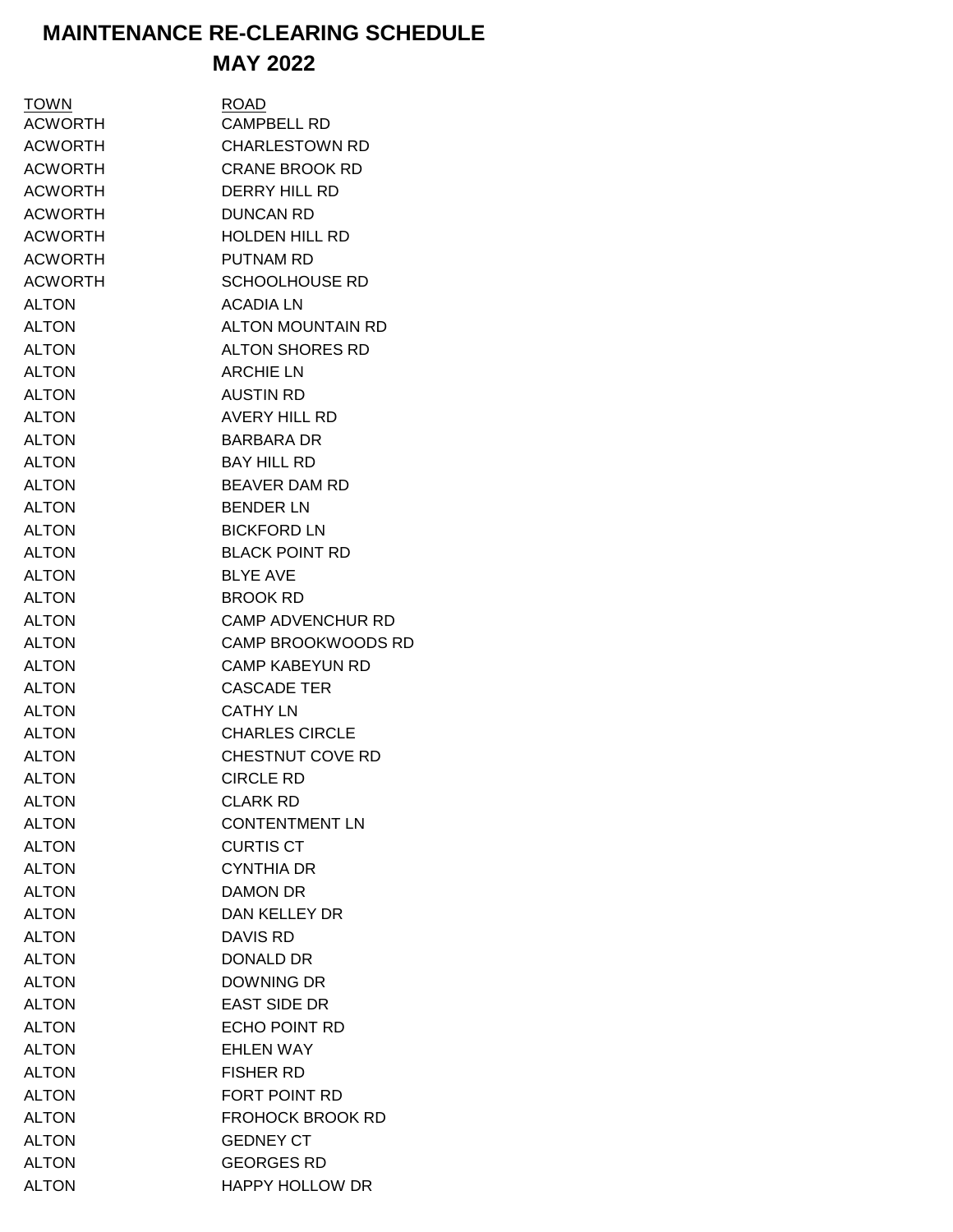| <b>ALTON</b>     | <b>HILLSIDE DR</b>       |
|------------------|--------------------------|
| <b>ALTON</b>     | HURD HILL RD             |
| <b>ALTON</b>     | <b>JEWETT FARM RD</b>    |
| <b>ALTON</b>     | <b>JOHNSON LN</b>        |
| <b>ALTON</b>     | JULIET LN                |
| <b>ALTON</b>     | LAKEWOOD DR              |
| <b>ALTON</b>     | <b>LANCER LN</b>         |
| <b>ALTON</b>     | LARRY DR                 |
| <b>ALTON</b>     | LEIGH DR                 |
| <b>ALTON</b>     | LILY POND RD             |
| <b>ALTON</b>     | <b>LIONEL TER</b>        |
| <b>ALTON</b>     | <b>MARLENE DR</b>        |
| <b>ALTON</b>     | <b>MARSHA DR</b>         |
| <b>ALTON</b>     | MITCHELL AVE             |
| <b>ALTON</b>     | MUCHADO HILL RD          |
| <b>ALTON</b>     | NANCY CT                 |
| <b>ALTON</b>     | <b>NOTLALN</b>           |
| <b>ALTON</b>     | <b>NUTTER DR</b>         |
| <b>ALTON</b>     | OAK HILL RD              |
| <b>ALTON</b>     | OLD WOLFEBORO RD         |
| <b>ALTON</b>     | PEGGYS COVE RD           |
| <b>ALTON</b>     | RAND HILL RD             |
| <b>ALTON</b>     | <b>RED SANDS LN</b>      |
| <b>ALTON</b>     | <b>ROCKY LN</b>          |
| <b>ALTON</b>     | ROUTE 11                 |
| <b>ALTON</b>     | ROUTE 25                 |
| <b>ALTON</b>     | ROUTE 28                 |
| <b>ALTON</b>     | ROUTE 28A                |
| <b>ALTON</b>     | SANCTUARY LN             |
| <b>ALTON</b>     | <b>SAND PEEP LN</b>      |
| <b>ALTON</b>     | SAWMILL BROOK RD         |
| <b>ALTON</b>     | <b>SCOTT DR</b>          |
| <b>ALTON</b>     | SHIELDS WAY              |
| <b>ALTON</b>     | SILVER CASCADE WAY       |
| <b>ALTON</b>     | <b>SOUTHVIEW LN</b>      |
| <b>ALTON</b>     | <b>SPRING ST</b>         |
| <b>ALTON</b>     | <b>STEPHANIE DR</b>      |
| <b>ALTON</b>     | <b>SUMMIT AVE</b>        |
| <b>ALTON</b>     | <b>SUNSET SHORE DR</b>   |
| <b>ALTON</b>     | <b>SWAN LAKE TRAIL</b>   |
| <b>ALTON</b>     | <b>TOWLE RD</b>          |
| ALTON            | <b>TRASK SIDE RD</b>     |
| <b>ALTON</b>     | <b>TREETOP LN</b>        |
| <b>ALTON</b>     | <b>VIEWLAND CT</b>       |
| <b>ALTON</b>     | <b>VIRGINIA CT</b>       |
| <b>ALTON</b>     | <b>WENDY DR</b>          |
| <b>ALTON</b>     | <b>WENTWORTH WAY</b>     |
| <b>ALTON</b>     | <b>WOLFEBORO HILL RD</b> |
| <b>ALTON</b>     | <b>WOLFEBORO HWY</b>     |
| <b>ALTON</b>     | <b>WOODLANDS RD</b>      |
| <b>BARNSTEAD</b> | <b>AMHERST DR</b>        |
| <b>BARNSTEAD</b> | ANDOVER DR               |
|                  |                          |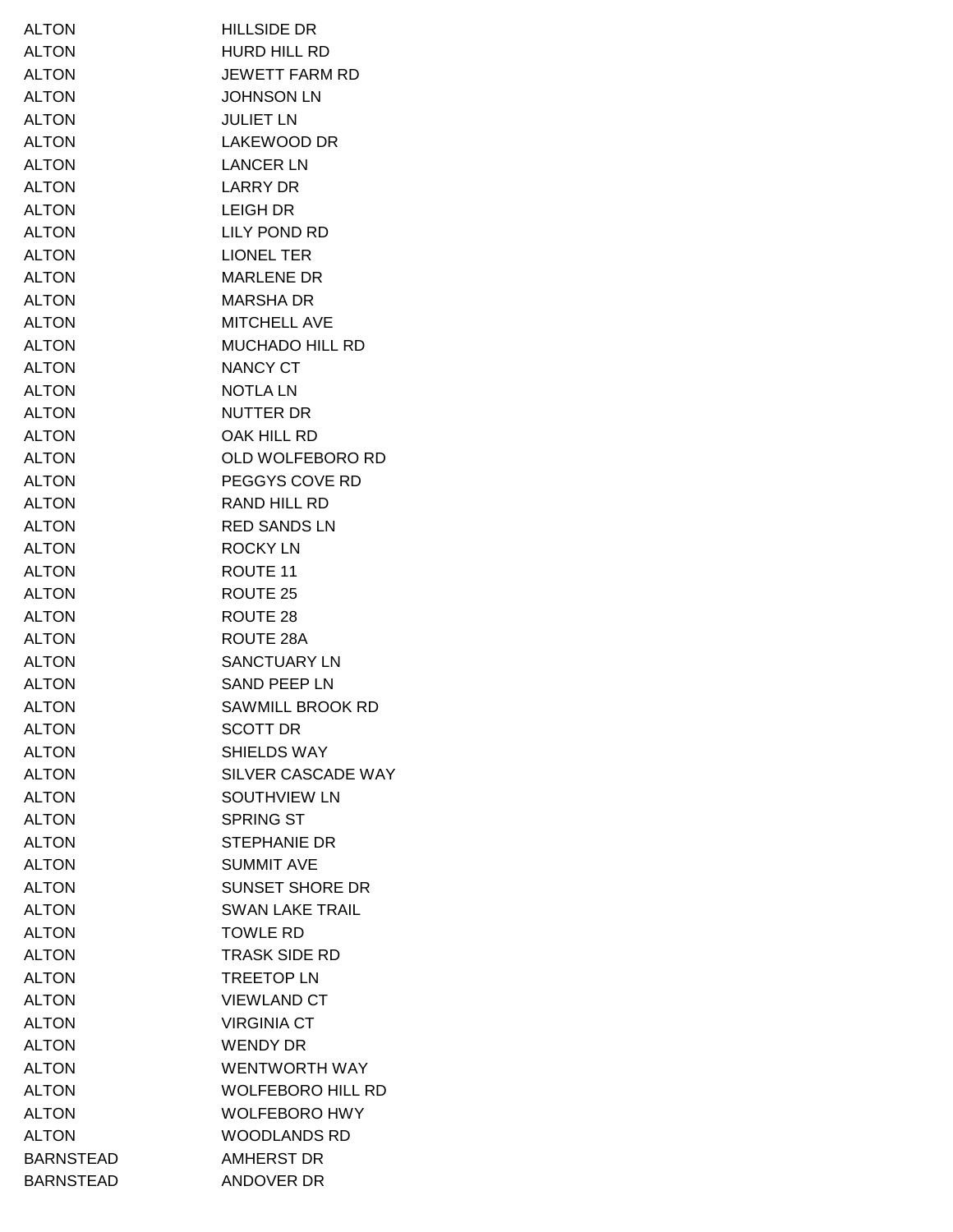BARNSTEAD ASH DR BARNSTEAD BLUEBERRY HILL RD BARNSTEAD BRADFORD LN BARNSTEAD BREWSTER RD BARNSTEAD BROOKWOOD DR BARNSTEAD CANN RD BARNSTEAD CIRCLE DR BARNSTEAD COLONY DR BARNSTEAD COVE RD BARNSTEAD DAM SITE RD BARNSTEAD DANBURY RD BARNSTEAD DOUGLAS RD BARNSTEAD EMERSON DR BARNSTEAD FOSS DR BARNSTEAD GEORGETOWN DR BARNSTEAD HILLSGROVE RD BARNSTEAD INDIAN LEDGE DR BARNSTEAD LAKESHORE DR BARNSTEAD LAURA LN BARNSTEAD LOWDEN RD BARNSTEAD MOUNT VERNON DR BARNSTEAD MUCHADO HILL RD BARNSTEAD NARROWS RD BARNSTEAD NEW LONDON DR BARNSTEAD NORTH BARNSTEAD RD BARNSTEAD OAK DR BARNSTEAD OLD ROCHESTER RD BARNSTEAD PEACHAM RD BARNSTEAD POPLAR CIRCLE BARNSTEAD RIDGE RD BARNSTEAD ROUTE 28 BARNSTEAD S SHORE DR BARNSTEAD SUNCOOK VALLEY RD BARNSTEAD SUNSET DR BARNSTEAD W SHORE RD BARNSTEAD WHITE OAK RD BARNSTEAD WINDSOR WAY BATH FOSTER HILL RD BRENTWOOD ROUTE 125 BROOKFIELD CLARK RD BROOKFIELD GARNEY RD BROOKFIELD PIKE BROOK RD BROOKFIELD STONEHAM RD BROOKFIELD TIBBETTS HILL RD CAMPTON AMES RD CAMPTON AVERY RD CAMPTON BEAVER BROOK RD CAMPTON BEECH HILL RD CAMPTON BOG RD CAMPTON BUMPS INTERVALE RD CAMPTON COLONEL SPENCER RD CAMPTON COX RD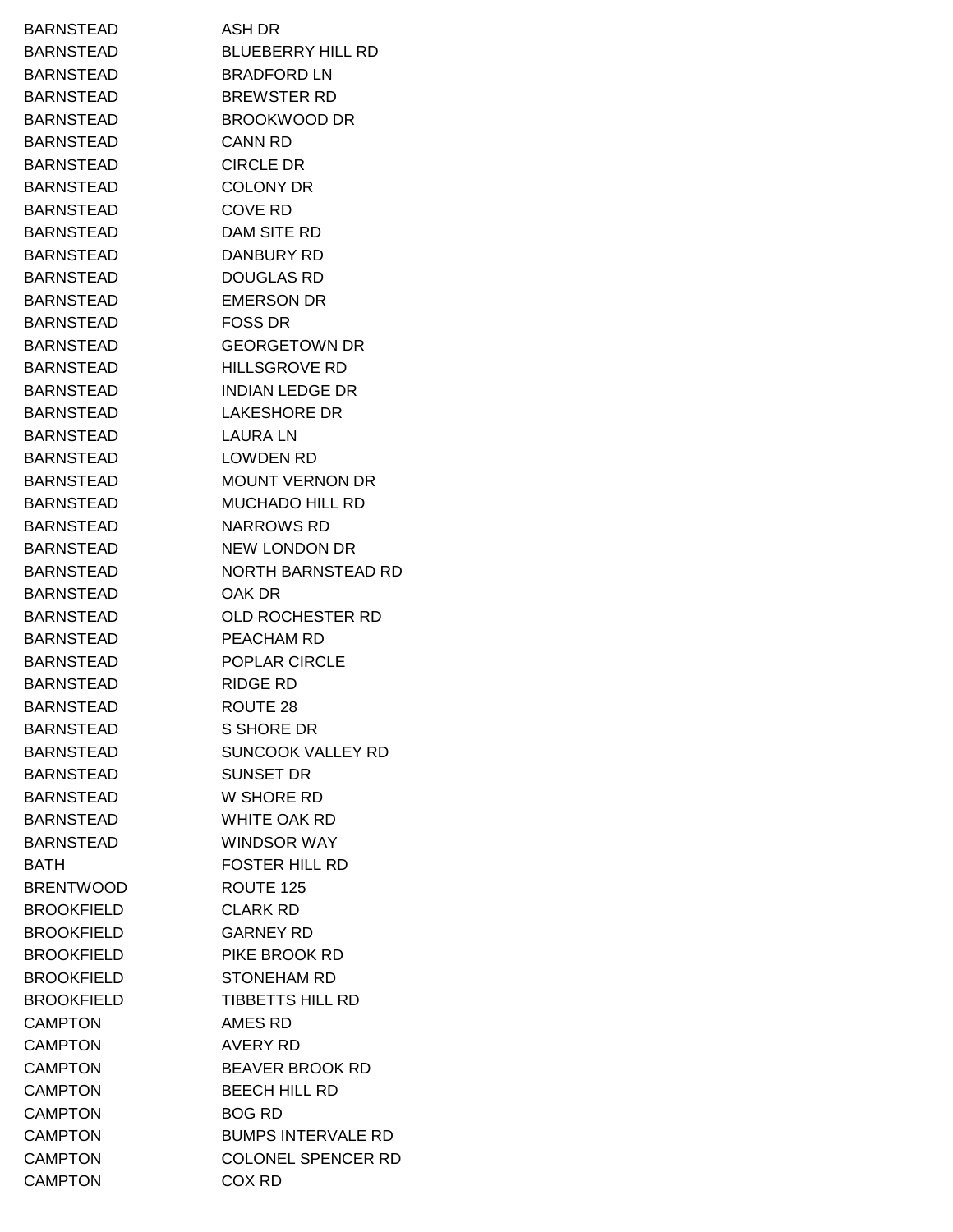CAMPTON EASTERN CORNER RD CAMPTON GRAY RD CAMPTON HEIGHTS RD CAMPTON HEMLOCK HILL RD CAMPTON HOGBACK RD CAMPTON KING RD CAMPTON LINDSLEY CIRCLE CAMPTON LOWER LOOP RD CAMPTON MARY AVE CAMPTON PAGE POND RD CAMPTON PALMER RD CAMPTON PARTRIDGE KNOLL RD CAMPTON PERCH POND RD CAMPTON PLAISTED RD CAMPTON PLEASANT DR CAMPTON STYLES BRIDGES HWY CAMPTON SUNDEW LN CAMPTON SUTTERS CIRCLE CAMPTON TE LO CA DR CAMPTON TURNPIKE RD CAMPTON WILDWOOD DR CHARLESTOWN ACWORTH RD CHARLESTOWN ACWORTH STAGE RD CHARLESTOWN BLUEBERRY HILL RD CHARLESTOWN BOROUGH RD CHARLESTOWN BREAKNECK HILL RD CHARLESTOWN CAMP GOOD NEWS CHARLESTOWN CAMP RD CHARLESTOWN CAUSEWAY RD CHARLESTOWN CONNECTICUT HEIGHTS RD CHARLESTOWN COONS DR CHARLESTOWN HACKETT SWAMP RD CHARLESTOWN HALLS POND RD CHARLESTOWN HEMLOCK DR CHARLESTOWN HOMESTEAD RD CHARLESTOWN JABE MEADOW RD CHARLESTOWN LAMB RD CHARLESTOWN LANGDON RD CHARLESTOWN LAWRENCE RD CHARLESTOWN MAPLEWOOD LN CHARLESTOWN MEANY RD CHARLESTOWN NICHOLS LN CHARLESTOWN NORTH HEMLOCK RD CHARLESTOWN OCTAGON DR CHARLESTOWN OLD ACWORTH STAGE RD CHARLESTOWN OLD SCHOOLHOUSE RD CHARLESTOWN OLD STAGE RD CHARLESTOWN OLD TURNPIKE RD CHARLESTOWN PECOR RD CHARLESTOWN PRIMROSE LN CHARLESTOWN REGAN RD CHARLESTOWN ROCKY RD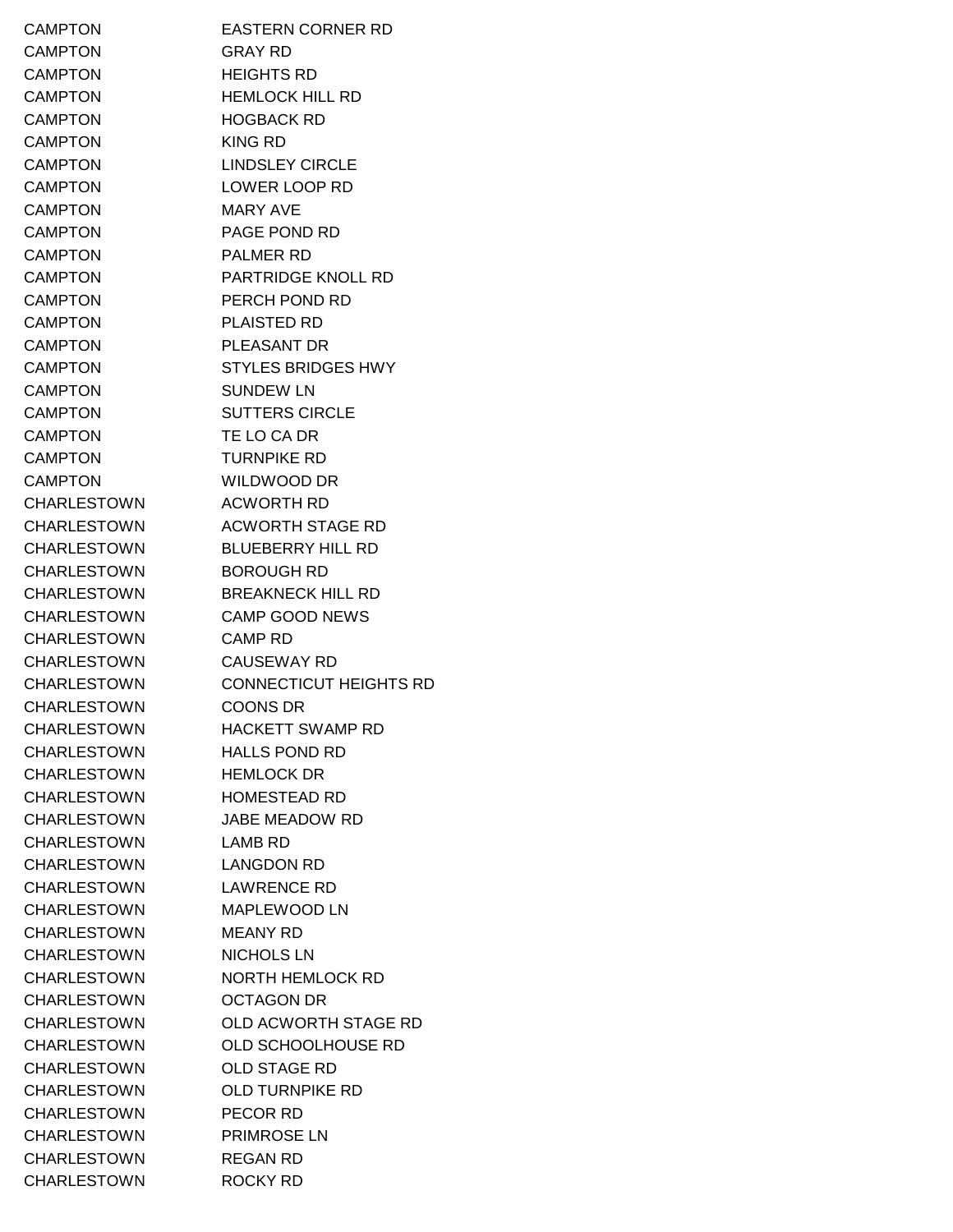CHARLESTOWN ROUTE 12A CHARLESTOWN SAM PUTNAM RD CHARLESTOWN SOUTH HEMLOCK RD CHARLESTOWN SPRINGFIELD RD CHARLESTOWN SUGAR HOUSE RD CHARLESTOWN WEEKS RD COLEBROOK ATWOOD RD COLEBROOK BALSAMS RD COLEBROOK BEAN RD COLEBROOK BELOIN HILL RD COLEBROOK BLAKELY FARM RD COLEBROOK BRUCE RD COLEBROOK COLBURN RD COLEBROOK CREE RD COLEBROOK CUNNINGTON LN COLEBROOK DEER RUN RD COLEBROOK DIXVILLE NOTCH ESTATES COLEBROOK EAST COLEBROOK RD COLEBROOK FISH HATCHERY RD COLEBROOK FORBES HILL RD COLEBROOK FRONTIER WAY COLEBROOK GLORY LN COLEBROOK HICKS HILL RD COLEBROOK HONDA RD COLEBROOK HUGHES RD COLEBROOK MacKINNON RD COLEBROOK MUNN RD COLEBROOK OLD HOMESTEAD RD COLEBROOK REED RD COLEBROOK ROUTE 145 COLEBROOK ROUTE 26 COLEBROOK SKYLINE DR COLEBROOK SOUTH HILL RD COLEBROOK SPRUCE RIDGE RD COLEBROOK STEVENS HILL RD COLEBROOK STONEY HILL RD COLEBROOK WASHBURN RD COLEBROOK WENTZELL DR COLEBROOK WILBUR HICKS RD EPPING BLAKE RD EPPING BRIDLE LN EPPING DEBBIE LN EPPING FOLSOM MILL RD EPPING IRONWOOD DR EPPING JOSHUA LN EPPING OLD BRIDGE LN EPPING PENINSULA DR EPPING PRESCOTT RD EPPING RIVERVIEW CT EPPING ROSEWOOD CT EPPING ROUTE 27 EPPING SHEPHERD LN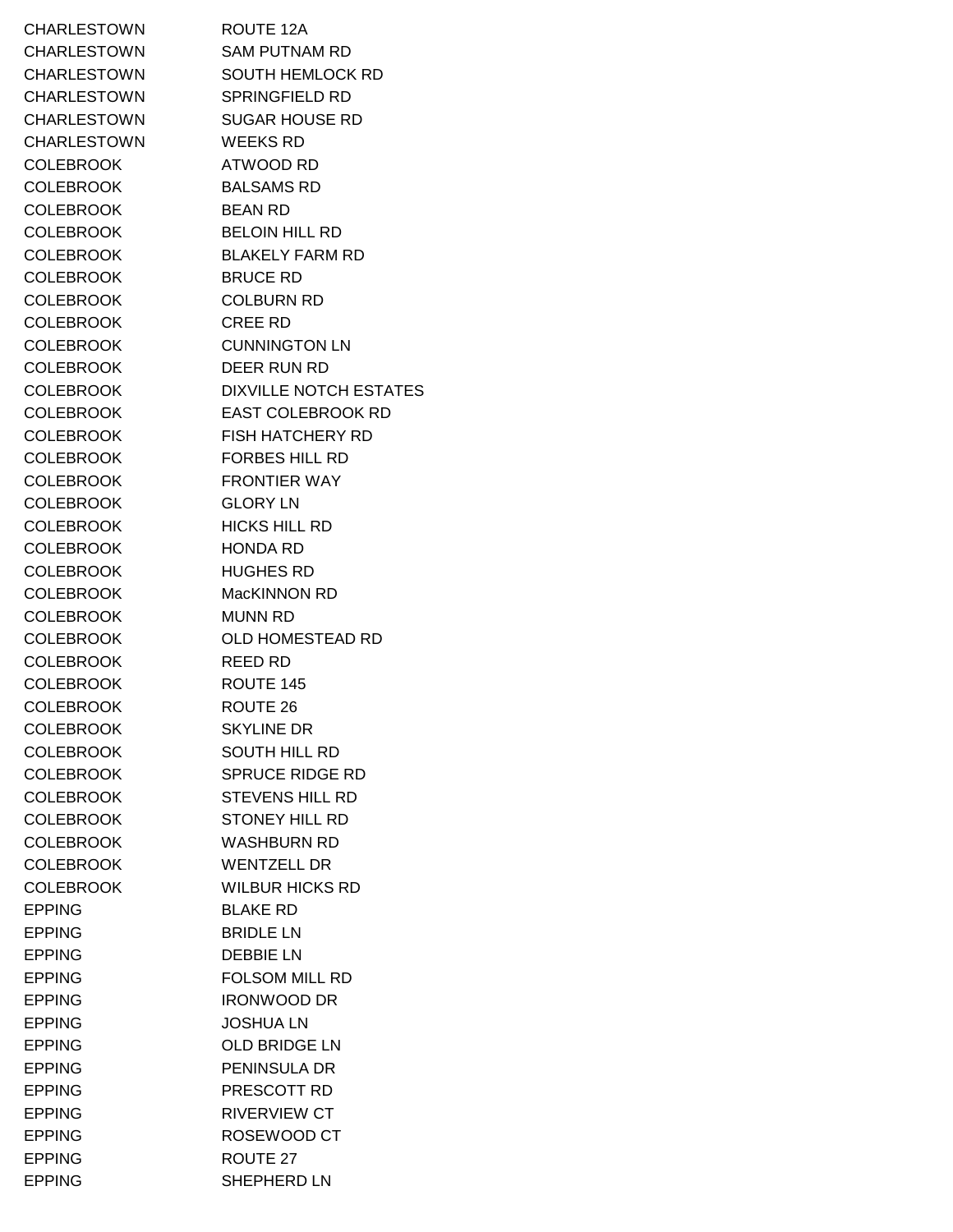EPPING STINGY RIVER RD GILFORD BIRCH ISLAND GILFORD JOLLY ISLAND GILFORD STEAMBOAT ISLAND HOLDERNESS BEEDE RD HOLDERNESS PERCH LAKE RD JACKSON ADAMS RD JACKSON BEECH HILL RD JACKSON BILLY GOAT RD JACKSON BLAKE HOUSE DR JACKSON EAGLE MOUNTAIN RD JACKSON FLINT RD JACKSON GLEN DR JACKSON GREEN HILL RD JACKSON HARRIMAN RD JACKSON MESERVE HILL RD JACKSON OLD JACKSON RD JACKSON RED BARN RD JACKSON RIDGE RD JACKSON ROUTE 16 JACKSON WILDCAT TOWNHOUSE RD KINGSTON BROOKHAVEN RD KINGSTON MacMILLAN RD KINGSTON MARSHALL RD KINGSTON ROUTE 107 KINGSTON THORNE RD LACONIA DAISY GARDNER RD LACONIA LEIGHTON AVE NORTH LACONIA LEIGHTON AVE SOUTH LACONIA MEREDITH CENTER RD LACONIA PICKEREL POND RD LACONIA TYLER SHORE RD LACONIA WINK RD LANGDON BALL HILL RD LANGDON BASCOM HILL RD LANGDON HEMLOCK RD LANGDON HOLDEN HILL RD LANGDON LAMB RD LANGDON MEANEY RD LANGDON WINCH HILL RD LEE LEE HOOK RD LEE LITTLE HOOK RD LEE YORK LN LISBON BARRETTS CROSSING LISBON BERKSHIRE RD LISBON BOWLES RD LISBON CANELAS DR LISBON CATTERALL RD LISBON DARTMOUTH COLLEGE RD LISBON LISBON RD LISBON MT EUSTIS RD LISBON NORTHEY RD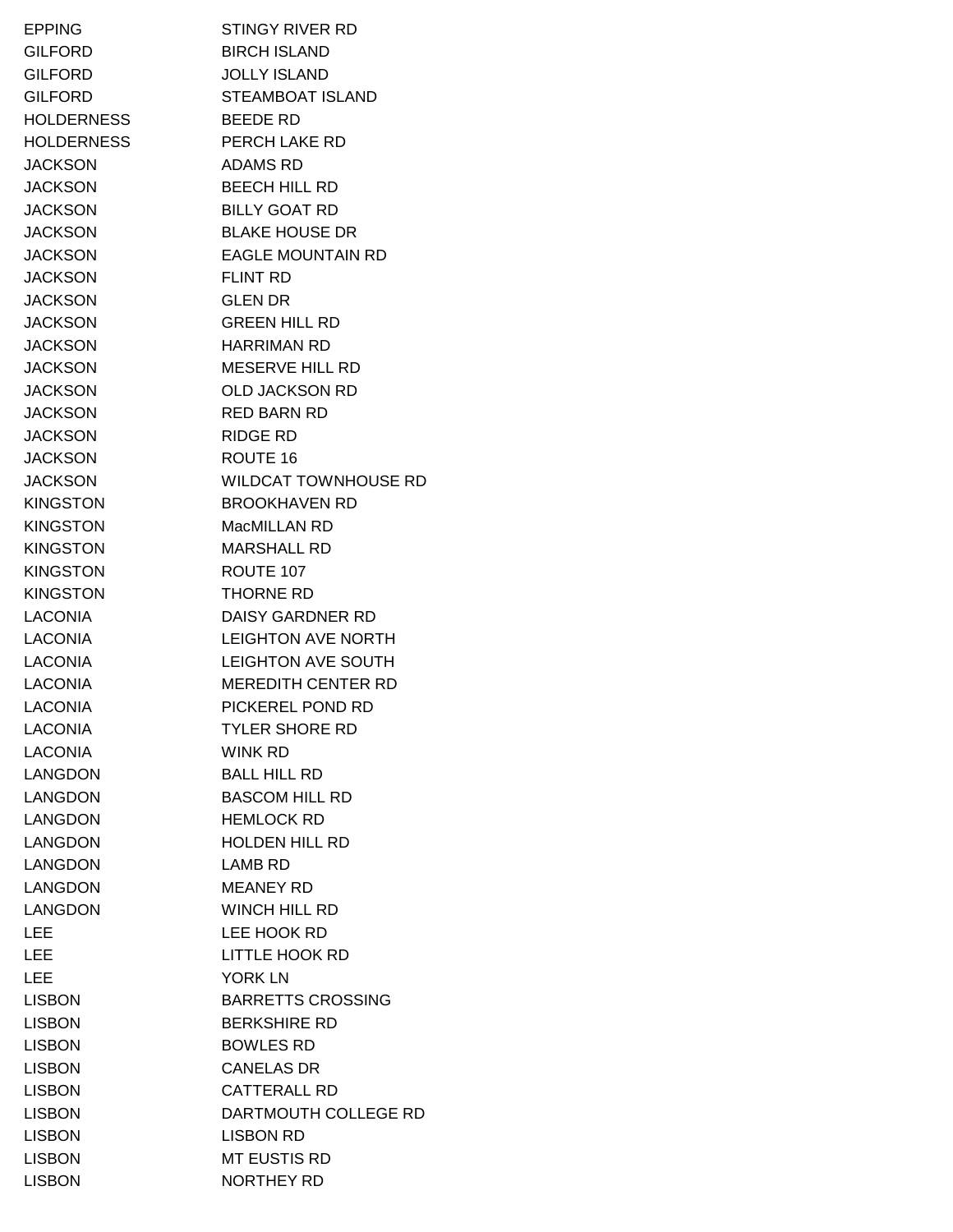LISBON OLD COUNTY RD LISBON OREGON RD LISBON PERCH POND RD LISBON PINE RIDGE RD LISBON RIVER RD LISBON ROUTE 302 LISBON STREETER POND RD LISBON SUGAR HILL RD LISBON WHIPPLE BROOK CROSSING MEREDITH COLLINS BROOK RD MEREDITH CORLISS HILL RD MEREDITH LIVINGSTON RD MEREDITH MEREDITH CENTER RD MEREDITH PARADE RD MEREDITH PEASE RD MEREDITH SANCTUARY LN MEREDITH WINK RD MOULTONBOROUGH ALBERT ST MOULTONBOROUGH ALICIA ST MOULTONBOROUGH ALPINE ST MOULTONBOROUGH AMES RD MOULTONBOROUGH BADEN ST MOULTONBOROUGH BASEL ST MOULTONBOROUGH BERGEN ST MOULTONBOROUGH BERNDORF AVE MOULTONBOROUGH BIRCH LN MOULTONBOROUGH BLACKADAR LN MOULTONBOROUGH BLACKS LANDING RD MOULTONBOROUGH BLANC ST MOULTONBOROUGH BURTON RD MOULTONBOROUGH CANNES ST MOULTONBOROUGH CARDINAL WAY MOULTONBOROUGH CASANNA ST MOULTONBOROUGH CASSON ST MOULTONBOROUGH CASTLE SHORE DR MOULTONBOROUGH CONTE ST MOULTONBOROUGH CORTINA ST MOULTONBOROUGH COSBERG RD MOULTONBOROUGH ELYSEE ST MOULTONBOROUGH FINCH LN MOULTONBOROUGH FIR TREE LN MOULTONBOROUGH FRIBOURG ST MOULTONBOROUGH GANSY LN MOULTONBOROUGH GENEVE ST MOULTONBOROUGH GLIDDEN RD MOULTONBOROUGH GRANDE ST MOULTONBOROUGH GREENE'S BASIN RD MOULTONBOROUGH GRINDLE ST MOULTONBOROUGH HANNAH ST MOULTONBOROUGH HANSON MILL RD MOULTONBOROUGH HEMLOCK POINT RD MOULTONBOROUGH HIGHWAY GARAGE RD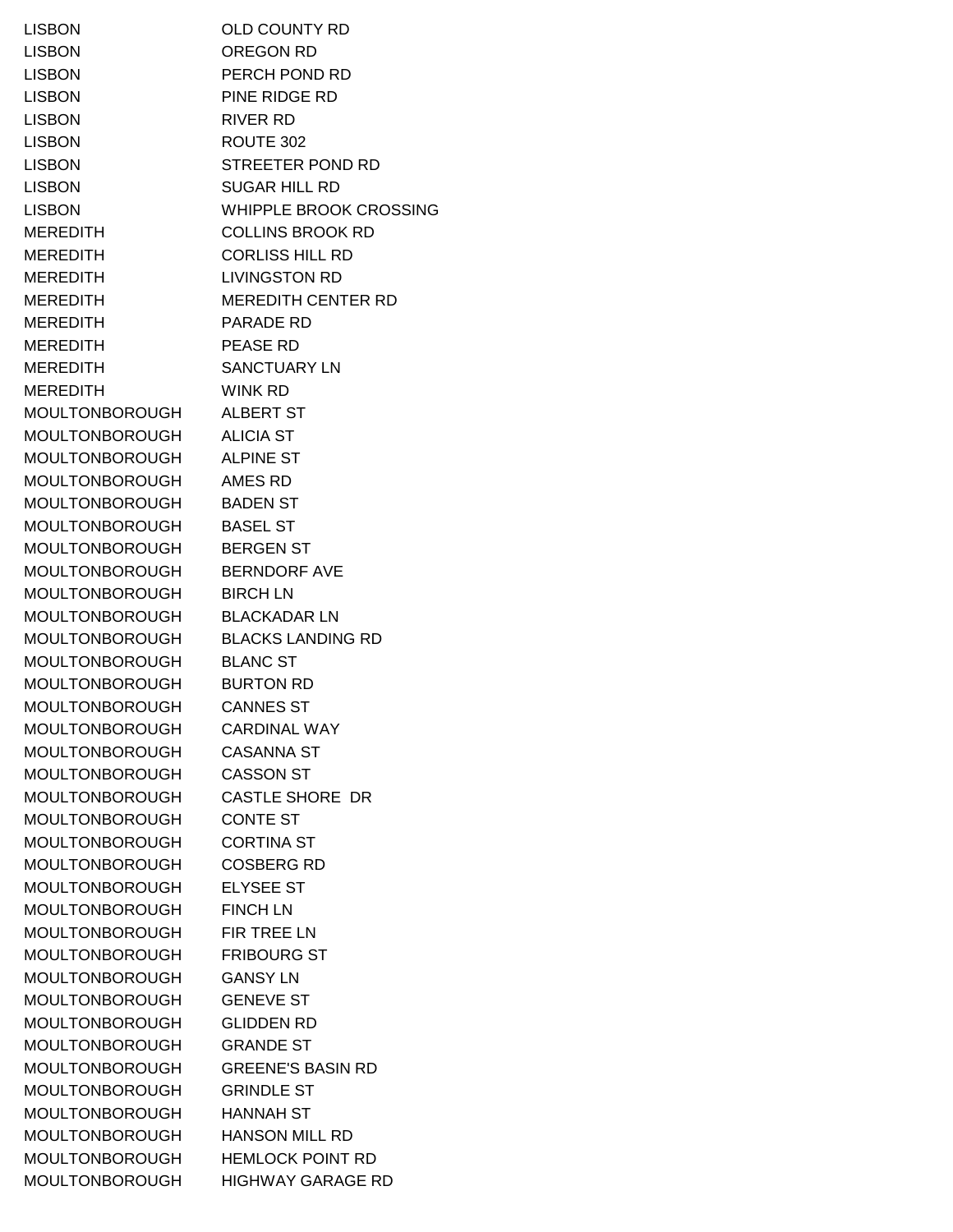MOULTONBOROUGH INTERLAKEN ST MOULTONBOROUGH JENNIFERS PATH MOULTONBOROUGH JOANNA ST MOULTONBOROUGH KANASATKA RD MOULTONBOROUGH KELLER ST MOULTONBOROUGH LANGDORF ST MOULTONBOROUGH LOWER MEADOW RD MOULTONBOROUGH MELANSON POINT MOULTONBOROUGH MERRIVALE RD MOULTONBOROUGH MOSER ST MOULTONBOROUGH OBERDORF ST MOULTONBOROUGH OLYMPIA ST MOULTONBOROUGH OSCAR TRAIL MOULTONBOROUGH OSLO ST MOULTONBOROUGH PAGLIA ST MOULTONBOROUGH RED HILL RD MOULTONBOROUGH ROSS PATH MOULTONBOROUGH ROUTE 109 MOULTONBOROUGH SAINT GALLEN ST MOULTONBOROUGH SAINT MORITZ ST MOULTONBOROUGH SAVOY ST MOULTONBOROUGH SCWANLI ST MOULTONBOROUGH SNOWY ST MOULTONBOROUGH SPITZEN ST MOULTONBOROUGH STANYAN RD MOULTONBOROUGH SUISSEVALE AVE MOULTONBOROUGH SUNDORF ST MOULTONBOROUGH VONHURST RD MOULTONBOROUGH WHITTIER HWY MOULTONBOROUGH WINTERSPORT ST MOULTONBOROUGH WYLIE WAY MOULTONBOROUGH ZERMATT ST NEW DURHAM BIRCH HILL RD NEW DURHAM BRACKETT RD NEW DURHAM BRIENNE RD NEW DURHAM CAMP RD NEW DURHAM CHALK POND DR NEW DURHAM CHAMBERLAIN WAY NEW DURHAM COBURN WOODS RD NEW DURHAM COUNTRY LN NEW DURHAM DEPOT RD NEW DURHAM FARMINGTON RD NEW DURHAM **HAM RD** NEW DURHAM MAGGIE LN NEW DURHAM MAIN ST NEW DURHAM MARCH DR NEW DURHAM MILLER RD NEW DURHAM OLD BAY RD NEW DURHAM PENNY LN NOTTINGHAM BEACH HEAD RD NOTTINGHAM BRUSTLE RD

MOULTONBOROUGH MOULTONBORO NECK RD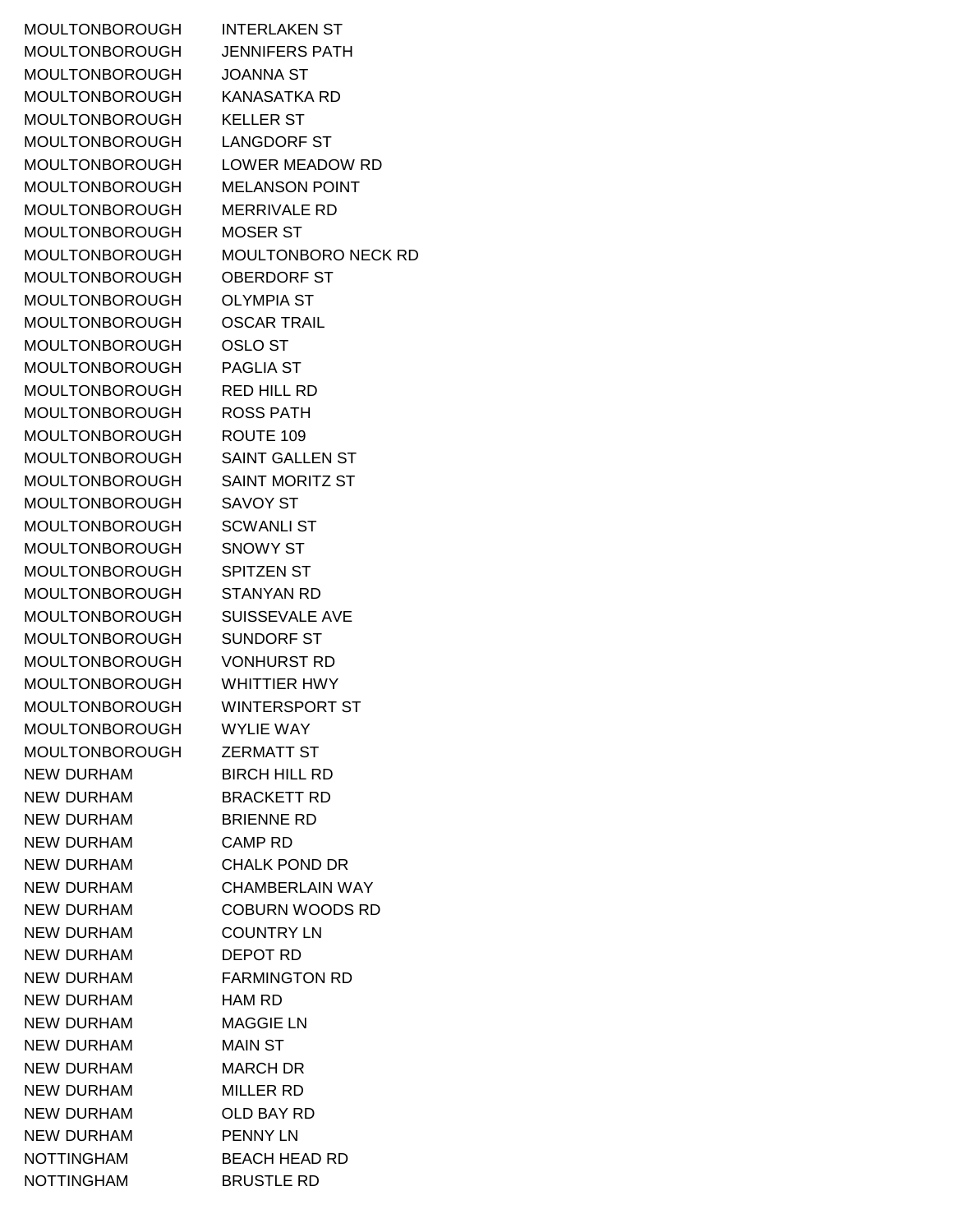NOTTINGHAM CAHILL LN NOTTINGHAM COVE RD NOTTINGHAM DOLLOFF DAM RD NOTTINGHAM FRENCH RD NOTTINGHAM INDIAN RUN NOTTINGHAM JAMPSA TRAIL NOTTINGHAM LAKEVIEW DR NOTTINGHAM LAMPREY DR NOTTINGHAM LOOKOUT POINT LN NOTTINGHAM MEINDL RD NOTTINGHAM MOOERS RD NOTTINGHAM MOUNTAIN RD NOTTINGHAM RAYMOND RD NOTTINGHAM ROUTE 156 NOTTINGHAM SACHS RD NOTTINGHAM SEAMANS POINT RD NOTTINGHAM SHORE DR NOTTINGHAM SMOKE RD NOTTINGHAM SOUTH RD NOTTINGHAM TUCKAWAY SHORES RD NOTTINGHAM WHITE GROVE RD RAYMOND BRUSTLE RD RAYMOND CROSS ST RAYMOND MEINDL RD RAYMOND MOOERS RD RAYMOND MOUNTAIN RD RAYMOND PRESCOTT RD RAYMOND PREVERE RD RUMNEY EAST RUMNEY RD SANBORNTON ASHRAM RD SANBORNTON BENNETTS FERRY RD SANBORNTON BROOK RD SANBORNTON HALE RD SANBORNTON KNOX MOUNTAIN RD SANBORNTON LIVINGSTON RD SANBORNTON MORRISON RD SANBORNTON MOUNTAIN RD SANBORNTON **OSGOOD RD** SANBORNTON SHAW HILL RD SANBORNTON WADLEIGH RD SANBORNTON WEEKS RD SANDWICH BEARCAMP POND RD SANDWICH BENNETT ST SANDWICH BENNETT ST LOOP SANDWICH CHASE RD SANDWICH COLD RIVER RD SANDWICH CRANBERRY POINT RD SANDWICH FELLOWS HILL RD SANDWICH FOSS FLATS RD SANDWICH MIDDLE RD SANDWICH MILES RD SANDWICH QUAKER WHITEFACE RD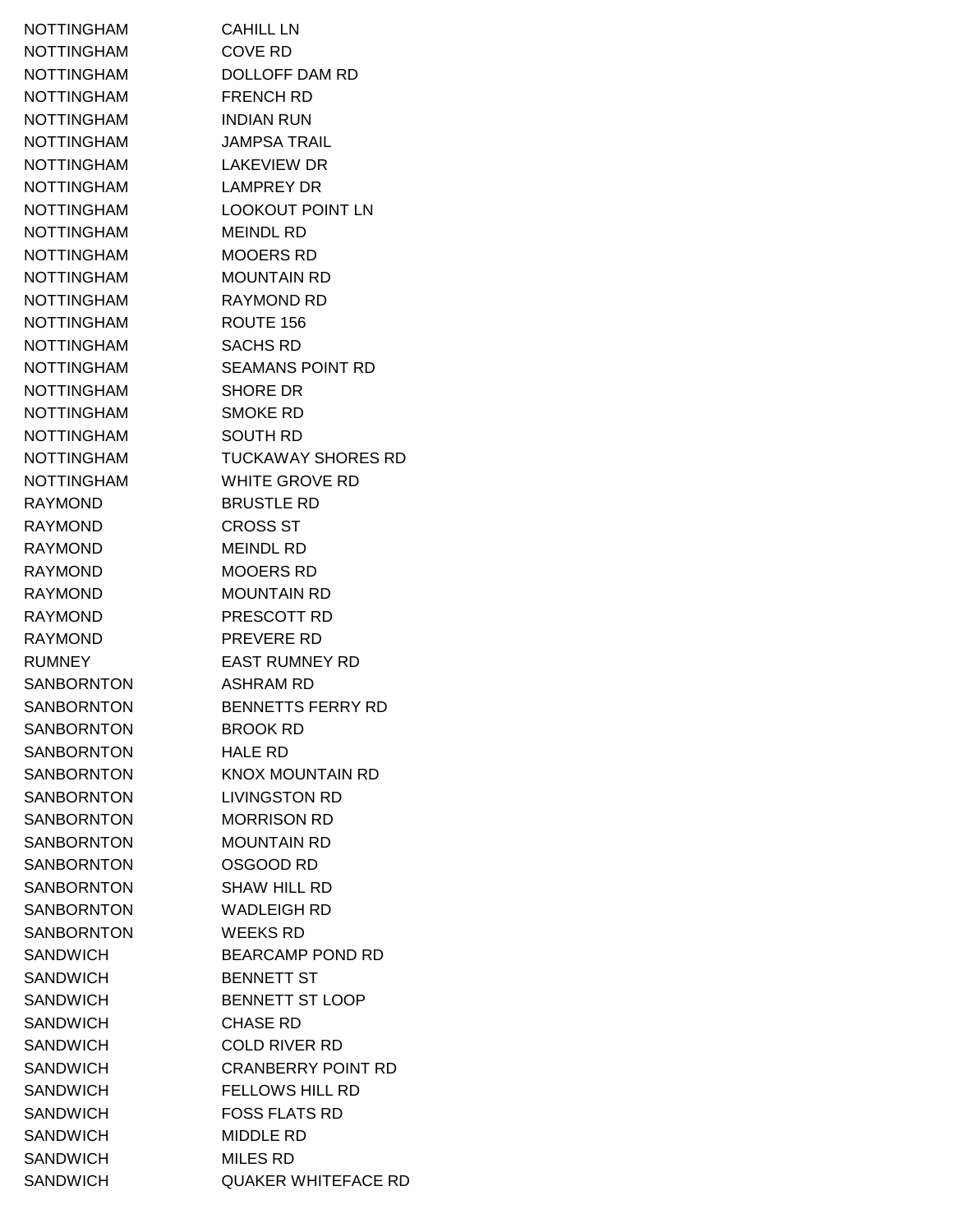SANDWICH RIVER RD SANDWICH ROUTE 113A SANDWICH TRASK HILL RD SANDWICH WHITEFACE RD STEWARTSTOWN BOUDLE RD STEWARTSTOWN BOUDREAU LN STEWARTSTOWN LYNCH RD STEWARTSTOWN NOYES RD STEWARTSTOWN PASTURE VIEW RD STEWARTSTOWN SOUTH HILL RD SUGAR HILL HIDDEN ACRES DR SUGAR HILL STREETER POND RD THORNTON ANDYS DR THORNTON BURBANK HILL RD THORNTON CHICKENBORO RD THORNTON HOLLAND TRAIL THORNTON LIBERTY LN THORNTON ROUTE 175 THORNTON ROUTE 49 THORNTON SNOWOOD DR THORNTON SUSIE LN THORNTON W MEADOW RD THORNTON WOODWINDS DR TUFTONBORO COUNTY RD TUFTONBORO DEER RUN TUFTONBORO HIGH ST TUFTONBORO MARISUE TER TUFTONBORO MELVIN HEIGHTS TUFTONBORO MILL POND DR TUFTONBORO MOUNTAIN RD TUFTONBORO NEW RD TUFTONBORO PROSPECT HILL RD TUFTONBORO RIVER HEIGHTS RD TUFTONBORO ROUTE 109 TUFTONBORO ROUTE 171 TUFTONBORO SODOM RD WAKEFIELD BLACK COVE RD WAKEFIELD CREW RD WAKEFIELD DEER RIDGE RD WAKEFIELD ELM ST WAKEFIELD FLYNN RD WAKEFIELD GRANDVIEW LOOP WAKEFIELD JAMIE DR WAKEFIELD JUNIPER RIDGE RD WAKEFIELD LONG RIDGE RD WAKEFIELD PIKE BROOK RD WAKEFIELD PLANTATION DR WAKEFIELD ROUTE 16

THORNTON SANDWICH NOTCH RD THORNTON UPPER MAD RIVER RD THORNTON WEEPING BIRCHES LN TUFTONBORO MOUNTAIN SHADOWS DR